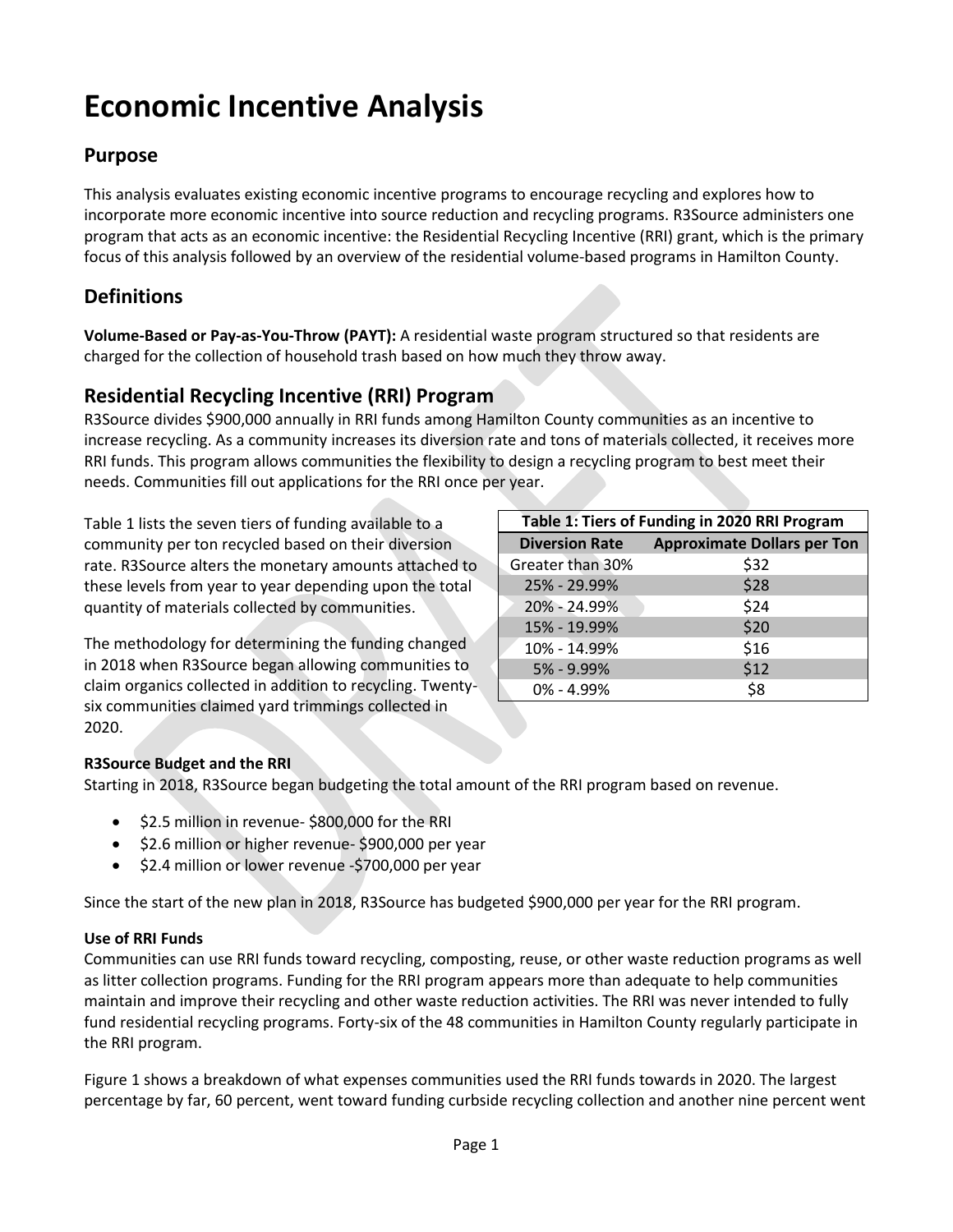toward funding recycling drop-offs. Communities are not required to spend funds every year leading some communities to save funds for larger future purchases (such as recycled-content products).



# **Figure 1: RRI Funds Spent in 2020**

## **Communities Receiving Minimal RRI Grants**

Eight communities participating in the RRI program in 2020 received a less than \$1,000 grant: the lowest payment being \$34.73. Communities receiving very low amounts of RRI funds are not able to make substantial purchases to improve their recycling or organics collection infrastructure.

Table 2 gives an overview of some of the strengths and weaknesses of the RRI program.

|                                                  | Table 2: Strengths and Weaknesses of RRI Program                                                                                                                                                                                                                                                                                                                                                                       |                             |                                                                                                                                                                                                                                                                                                                                                                                                                                |  |
|--------------------------------------------------|------------------------------------------------------------------------------------------------------------------------------------------------------------------------------------------------------------------------------------------------------------------------------------------------------------------------------------------------------------------------------------------------------------------------|-----------------------------|--------------------------------------------------------------------------------------------------------------------------------------------------------------------------------------------------------------------------------------------------------------------------------------------------------------------------------------------------------------------------------------------------------------------------------|--|
|                                                  | <b>Strengths</b>                                                                                                                                                                                                                                                                                                                                                                                                       |                             | Weaknesses                                                                                                                                                                                                                                                                                                                                                                                                                     |  |
| $\bullet$<br>$\bullet$<br>$\bullet$<br>$\bullet$ | Provides flexibility for communities to develop<br>a program that best fits their needs.<br>Helps prevent loss of curbside, drop-off, and<br>event recycling programs in communities.<br>Builds a stronger relationship between<br>R3Source and communities.<br>Allows R3Source to promote benefits of<br>recycling on community level with<br>individualized press releases.<br>Tier system encourages communities to | $\bullet$<br>$\bullet$<br>٠ | Program consumes bulk of R3Source budget.<br>Lower performing communities receive less<br>funding but may need more assistance.<br>When larger communities increase to the next<br>tier, they take a larger percentage of the<br>funding leaving all other communities with less<br>funding.<br>R3Source is spending a large percentage of the<br>budget on a residential program when<br>residential waste makes up a smaller |  |
|                                                  | increase diversion.                                                                                                                                                                                                                                                                                                                                                                                                    |                             | percentage of the waste stream compared with<br>the commercial sector.                                                                                                                                                                                                                                                                                                                                                         |  |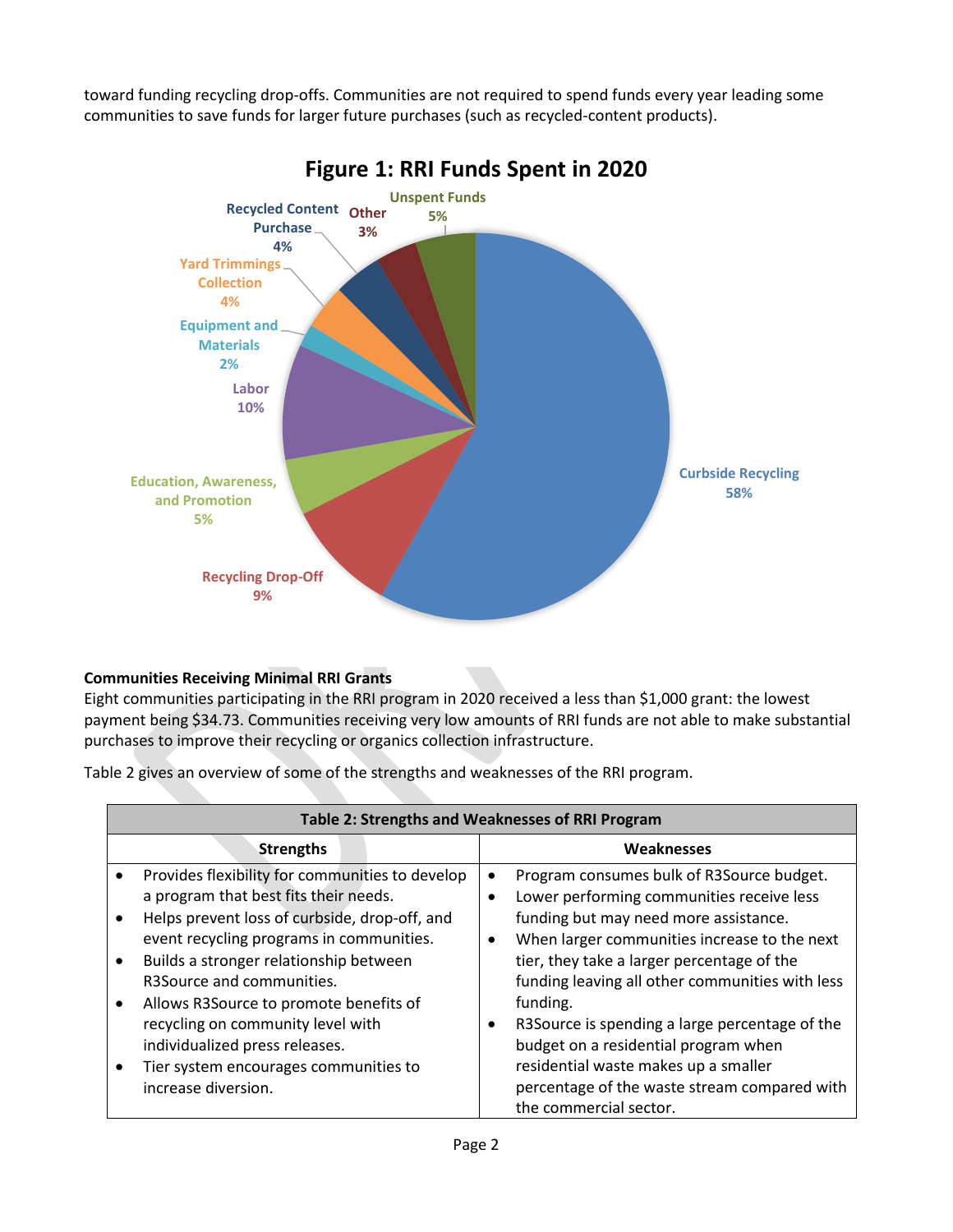| Provides R3Source with detailed data on        |           | Some residential recycling programs now        |
|------------------------------------------------|-----------|------------------------------------------------|
| residential recycling.                         |           | depend on the RRI for funding.                 |
| Acts as a goal setting tool for communities to | $\bullet$ | Only incentivizes growth up to a 30% diversion |
| use to increase diversion.                     |           | rate.                                          |
| Includes organics in diversion rate.           |           |                                                |

## **RRI Gap Analysis and Solutions**

**1. Provide more assistance to under-performing communities.** One weakness of the RRI program is that the most under-performing communities receive the lowest amount of funding. This results in these communities having inadequate funding to improve their programs through infrastructure improvements or promotion. The communities receiving the lowest RRI amounts in 2020 closely followed the communities with the lowest diversion rate (out of 46 participating):

| <b>Table 3: Communities Receiving Small RRI Grant</b> |                |                            |  |  |  |
|-------------------------------------------------------|----------------|----------------------------|--|--|--|
| <b>Community</b>                                      | 2020 RRI Grant | <b>Diversion Rate Rank</b> |  |  |  |
| Addyston                                              | \$34.73        | 45/46 (tie)                |  |  |  |
| <b>Arlington Heights</b>                              | \$102.38       | 41                         |  |  |  |
| <b>Whitewater Township</b>                            | \$226.14       | 45/46 (tie)                |  |  |  |
| Cleves                                                | \$355.89       | 43                         |  |  |  |
| North Bend                                            | \$405.66       | 37                         |  |  |  |
| Lincoln Heights                                       | \$703.79       | 42                         |  |  |  |
| Cheviot                                               | \$742.88       | 44                         |  |  |  |

- ➢ Create a minimum RRI threshold which every community would receive, for example \$1,000 or \$2,000.
- **2. Increase impact of RRI funds.** Stakeholder meetings with communities revealed that many communities were unsure of the best use for their RRI funds. Many help off-set the cost of curbside or drop off recycling, but many other communities have a separate funding structure already in place to fund these programs. This results in communities either not spending the grant funds or in spending it on recycled content purchases.
	- $\triangleright$  Create a best practices suggestion list for communities on ways to spend RRI funds that will result in an increase in landfill diversion for their community.
	- $\triangleright$  Facilitate collaborative regional meetings of community leaders to encourage cooperation and potential collaboration. Several smaller communities working together could pool their RRI funds and other resources such as staffing to implement new innovative programs for their residents.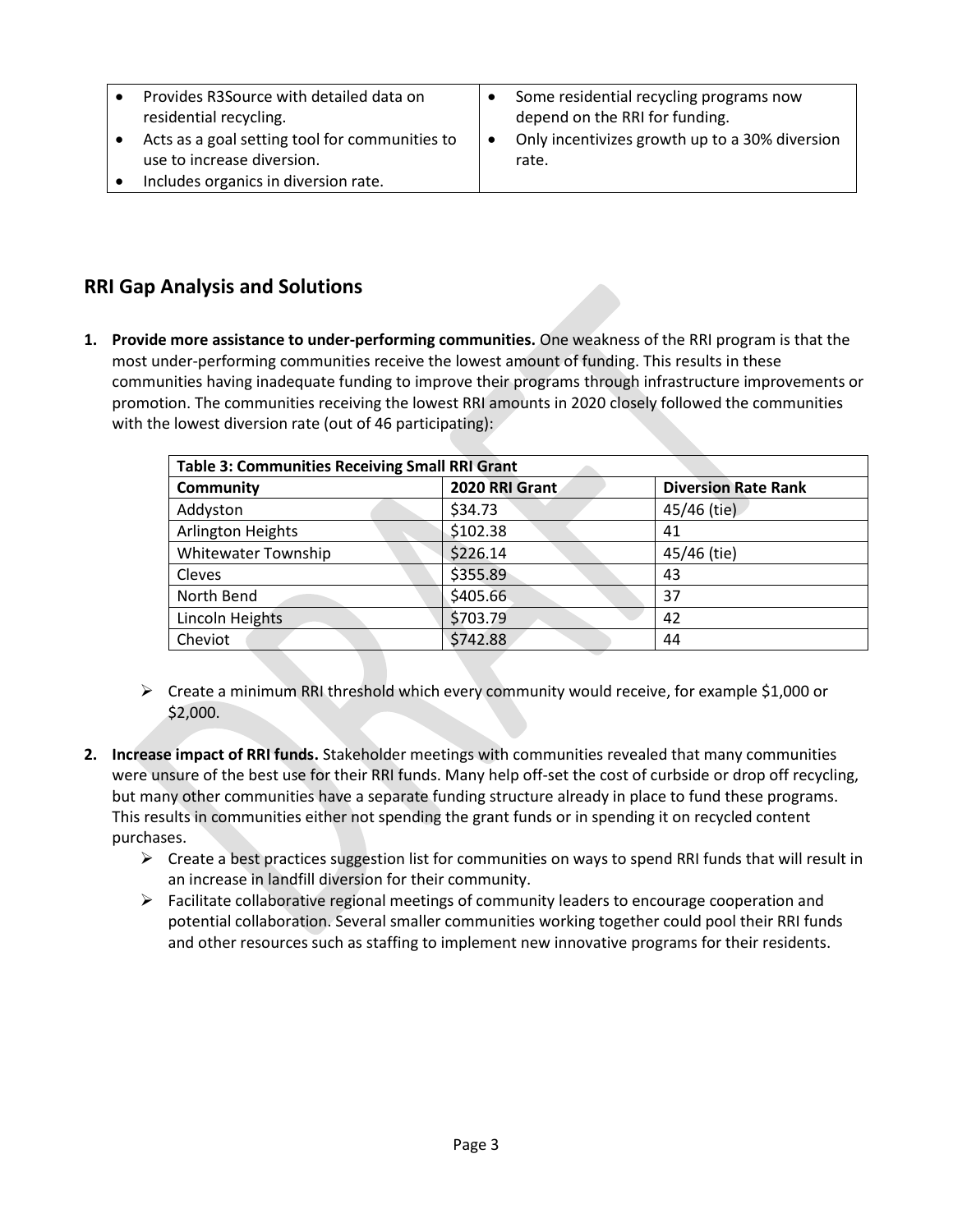## **Overview of Current Volume-Based Programs**

There is one community with traditional volume-based trash service and one community with an optional tier in their contract allowing residents to choose a more limited service for waste. Table 4 gives an overview of the communities and their programs.

| Table 4: Volume-Based or Similar Programs in Hamilton County |                     |                  |                                                                                                                                            |  |
|--------------------------------------------------------------|---------------------|------------------|--------------------------------------------------------------------------------------------------------------------------------------------|--|
| <b>Community</b>                                             | 2020 Recycling Rate | 2020 Rank*       | <b>Volume-Based Waste System</b>                                                                                                           |  |
| Madeira                                                      | 25.66%              | q <sup>th</sup>  | First 35 gallons of waste requires no sticker, \$1<br>stickers for additional bags or specific cart<br>volumes.                            |  |
| <b>Forest Park</b>                                           | 13.89%              | 27 <sup>th</sup> | First 35 or 65 gallons included in cost, \$1 stickers<br>for additional bags. Voluntary (approximately 8<br>percent of population use it). |  |

\*Highest to lowest ranking among 46 Hamilton County communities based on 2020 recycling rates.

#### **Madeira**

Madeira has a volume-based trash system through which residents can dispose of 35 gallons of trash per week at no extra cost. For any trash over that amount, residents must purchase \$1.00 stickers. Residents may rent a 65-gallon (\$50/year) or 90-gallon (\$82) container from the contractor on an annual basis. This eliminates the need to continually purchase stickers for those families which consistently have more than 35 gallons per week. Large items under 75 pounds require one sticker (\$1) and large items over 75 pounds require 10 stickers (\$10) before collection.

Residents receive curbside recycling in a 65-gallon cart or curbside bin at no cost for weekly curbside pickup Madeira provides separate yard trimmings collection on a seasonal basis. The contractor collects yard trimmings set out at other times of the year and landfills the material.

#### **Forest Park**

The City of Forest Park contracts for waste and recycling collection on behalf of 5,400 single and duplex houses. They offer two levels of service, full service and the eco-tier service.

- Full-service level household = \$19.50 per month (plus cart rental of \$2.50 per month)
- Eco-tier household = \$14.50 per month, cart included (about 585 households)

Eco-tier households choose between a 35- or 65-gallon waste cart for trash at no extra cost. If the household has more waste than can fit in the container, a \$1 sticker must be affixed to each trash bag placed beside container. Households on both levels receive unlimited recycling service. Because more than 89 percent of Forest Park's population has access to full-service waste collection (max. 2 96-gallon carts), R3Source does not consider this program a true volume-based system. However, this innovative option is a good model for communities unable to adopt a true volume-based system but interested in offering residents an option to decrease waste and save money.

#### **Performance**

Madeira's program is successful at encouraging residents to recycle more and reduce waste. The recycling containers provide adequate volume and the cost structure involved seem to work.

#### **Communities without Volume-Based Service**

Forty-seven of the communities in Hamilton County do not have a volume-based or PAYT waste collection system. Several communities have considered this option in the past but were unable to garner the necessary political and community support. Many communities use general fund dollars to fund their waste and recycling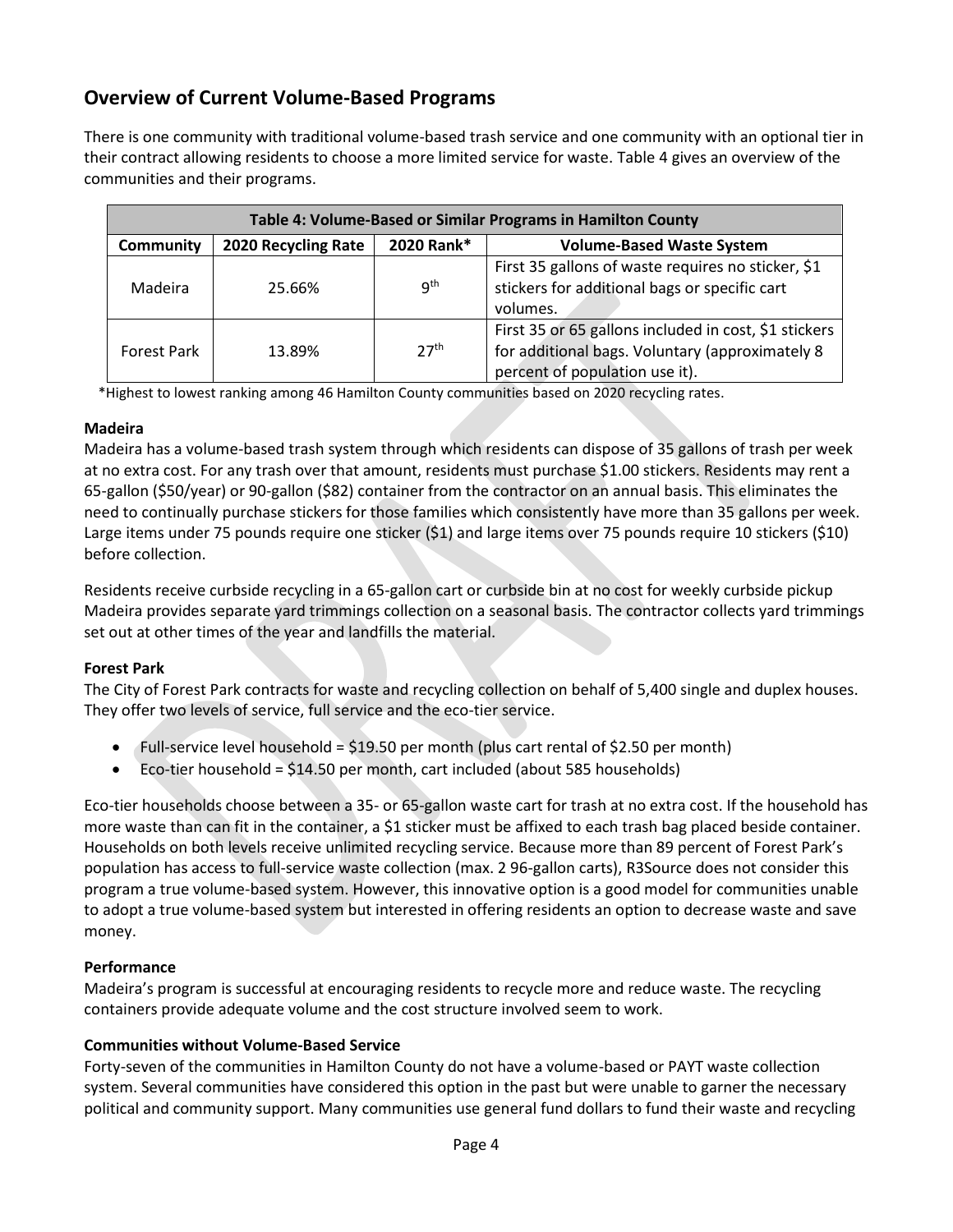program, so they do not pay a separate fee for waste services. Without a separate fee for waste services, a volume-based program is more difficult to implement.

#### **Outreach Programs for Volume-Based Service**

R3Source held a PAYT workshop in 2011 attended by about 50 people representing nearly 30 organizations and communities. In 2013, R3Source held a special workshop on contracting for waste and recycling attended by 25 people representing about 20 different organizations and communities. The contracting workshop devoted the afternoon to writing bid specifications for volume-based programs. Both of these workshops were well attended and successful in increasing the knowledge of communities about volume-based programs. They have not yet resulted in any new volume-based programs.

R3Source also meets with communities on a regular basis (usually 10 per year) and communicates with via email and with an electronic newsletter with all communities. R3Source offers technical assistance reviewing waste and recycling bids for communities.

# **Volume-Based Program Gap Analysis and Solutions**

- **1. Offer more direct assistance incorporating volume-based systems into the bid specifications.** Communities may choose to continue with the curbside waste and recycling program and bid specifications familiar to them and to which their residents are accustomed. Because changing bid specification language may seem daunting to a community, R3Source could assist in incorporating these options into specification packages.
	- $\triangleright$  Maintain a database of communities contracting schedules and reach out appropriately with offers of assistance with bid language in general and incorporating volume-based options if desired.
	- $\triangleright$  Follow up with community to help implement the program.
	- $\triangleright$  Educate community officials with webinars and workshops on volume-based programs as need arises.
	- ➢ Offer information on R3Source website on the benefits of volume-based programs.

## **Conclusions**

The RRI program provides a positive economic incentive program to Hamilton County communities to maintain and improve residential recycling programs. R3Source could improve the impact of the program by adapting the grant to give a minimum threshold of funding to lower performing communities, creating a best practices suggestion list for impactful ways to spend RRI funds, and fostering collaboration among communities.

One community, Madeira, has a volume-based residential waste program functioning in Hamilton County. R3Source should consider ways to promote these successes, such as with workshops and seminars, and should promote alternatives such as the "eco-tier" program in Forest Park.